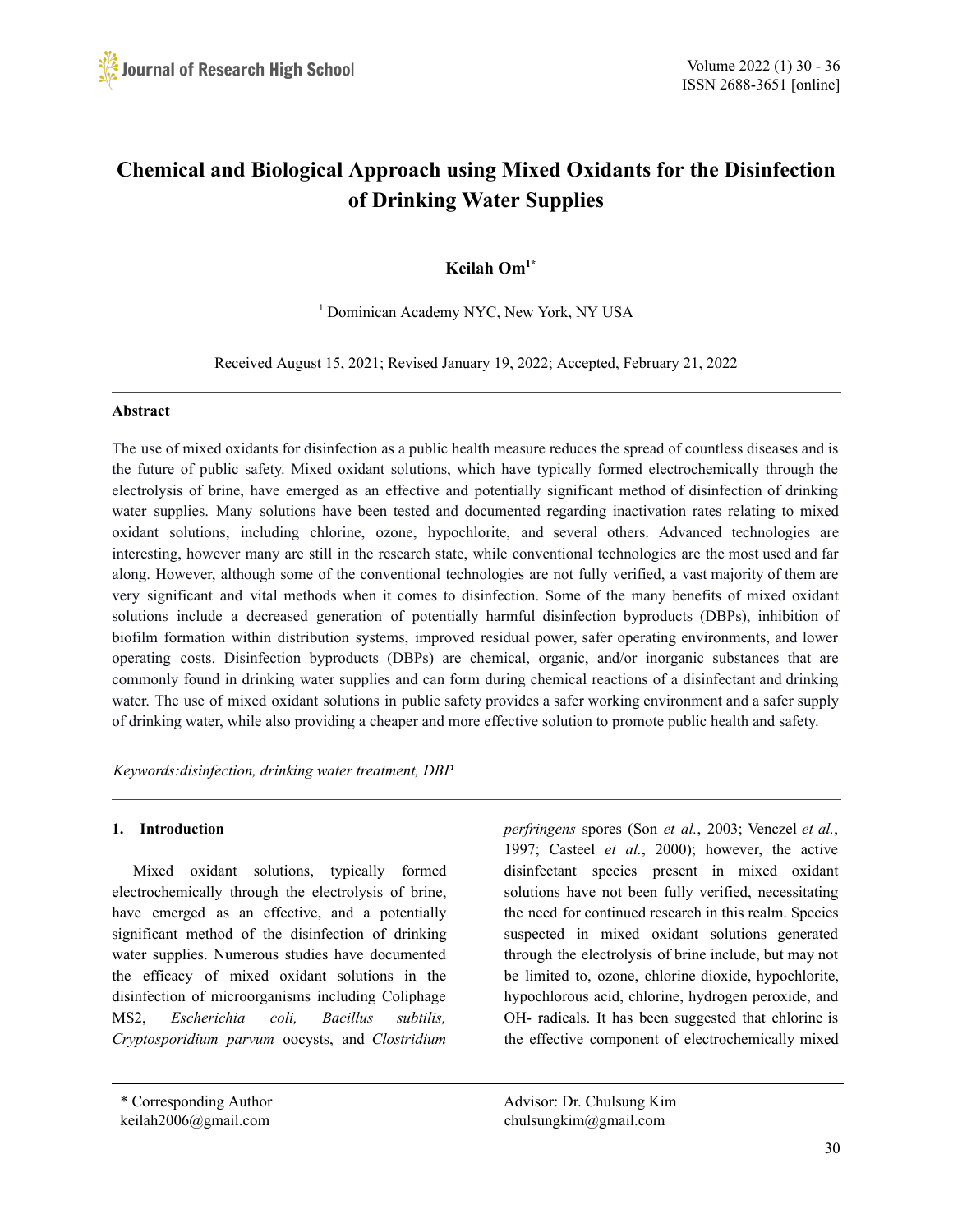oxidant solutions responsible for disinfection (Clevenger *et al.*, 2007). However, studies documenting increased inactivation rates observed with mixed oxidant disinfection compared to disinfection with hypochlorite alone, as well as the ability of mixed oxidant solutions to inactivate chlorine-resistant organisms like *C. parvum*, indicate that chlorine species are not the only mixed oxidant constituents in effect (Hamm 2002; Son *et al.*, 2003; Venczel *et al.*, 1997; Casteel *et al.*, 2000). Based on reviewed literature, the inactivation rate, as well as the extent of the increase in disinfection efficacy by electrochemically and mechanically generated mixed oxidants compared to that of chlorine- based disinfectants, it is highly dependent on the type of microorganism used in the study. Accordingly, the assessment of the major oxidant species at work is also influenced by the biological indicator used. Lastly, the literature reviewed demonstrated that synergistic effects due to pH, temperature, and the combination of different oxidant types also play an important role in the disinfection efficacy of mixed oxidant solutions (Son *et al.*, 2003).

# **2. pH and Temperature Effects on Mixed Oxidant Disinfection**

In the first half of the study presented by (Son *et al.,* 2003), *E. coli* and *B. subtilis* were used to investigate the disinfection efficacy of an electrochemically generated mixed oxidant solution compared to that of free available chlorine (FAC). The study also evaluated the effects of pH and temperature on inactivation rates of both microorganisms. Son *et al.* found that at a pH of 8.2, electrochemically generated mixed oxidant solutions were between 20 and 50 percent more efficient in inactivating *E. coli* and *B. subtilis* spores in comparison with disinfection with free available chlorine (FAC). The synergistic effect observed with the electrochemically mixed oxidants at a pH of 8.2 was not observed for *E. coli* or *B. subtilis* spores at lower pH levels of 5.7 or 7.1. As a point of clarification, the inactivation rates of *E. coli* and *B. subtilis* spores were the highest for both electrochemically mixed oxidants and FAC at lower pH levels; it was only at pH of 8.2 that a significant

difference was recorded between the inactivation rate observed using electrochemically mixed oxidants versus the inactivation rate observed using FAC as the form of disinfection.

The effects of pH on the inactivation efficacy of different disinfectants including free chlorine, ozone and chlorine dioxide are demonstrated in the single step application experiments run in a sequential disinfection study using *B. subtilis* spores. Results of the study showed that free chlorine was most efficient at lower pH levels (5.6 versus 8.2), whereas faster inactivation rates were observed at higher pH levels in single step treatment with ozone (Cho *et al.*'s 2006). The inactivation of *B. subtilis* spores by chlorine dioxide was not affected by a change in pH. These findings, specifically that of a single step application of ozone resulted in increased inactivation rates at a pH of 8.2, are consistent with the greater synergistic effect observed in the inactivation of *E. coli* and *B. subtilis* by mixed oxidants at a pH of 8.2 (Son *et al.*, 2003). They also suggest that mixed oxidant solutions, composed of several oxidant types, have the ability to be effective at varying pH levels.

Table 1. Summary of the CT values (mg/L x min) for the 2-log inactivation of *E. coli* and *B. subtilis* observed by Son *et al.* (2003).

|                   |     | Electrochemi<br>cally mixed<br>oxidants | <b>FAC</b>           | Electroche<br>mically<br>mixed<br>oxidants | FAC           |
|-------------------|-----|-----------------------------------------|----------------------|--------------------------------------------|---------------|
| Micro<br>organism | pH  | $20^{\circ}$ C                          | $20^{\circ}$ C       | $4^{\circ}$ C                              | $4^{\circ}$ C |
| E. coli           | 5.7 | $3.5x10^{-2}$                           | $3.2 \times 10^{-2}$ |                                            |               |
|                   | 7.1 | $7.1 \times 10^{-2}$                    | $7.6x10^{-2}$        |                                            |               |
|                   | 8.2 | 0.13                                    | 0.18                 | 0.24                                       | 0.36          |
| B. subtilis       | 5.7 | 46                                      | 50                   | 204                                        | 221           |
|                   | 7.1 | 97                                      | 94                   |                                            |               |
|                   | 8.2 | 240                                     | 280                  | 670                                        | 800           |

In examining the effects of temperature  $(20^{\circ}C \text{ vs.})$ 4°C) at pH 8.2, Son *et al.* (2003) found that both *E. coli* and *B. subtilis* spores exhibited increased inactivation rates at the higher temperature of 20°C with both methods of disinfection; however, the percent effectiveness of inactivation by mixed oxidants versus FAC was greater for both organisms at 4°C versus 20°C*.* Specifically, at 4°C, the electrochemically mixed oxidants were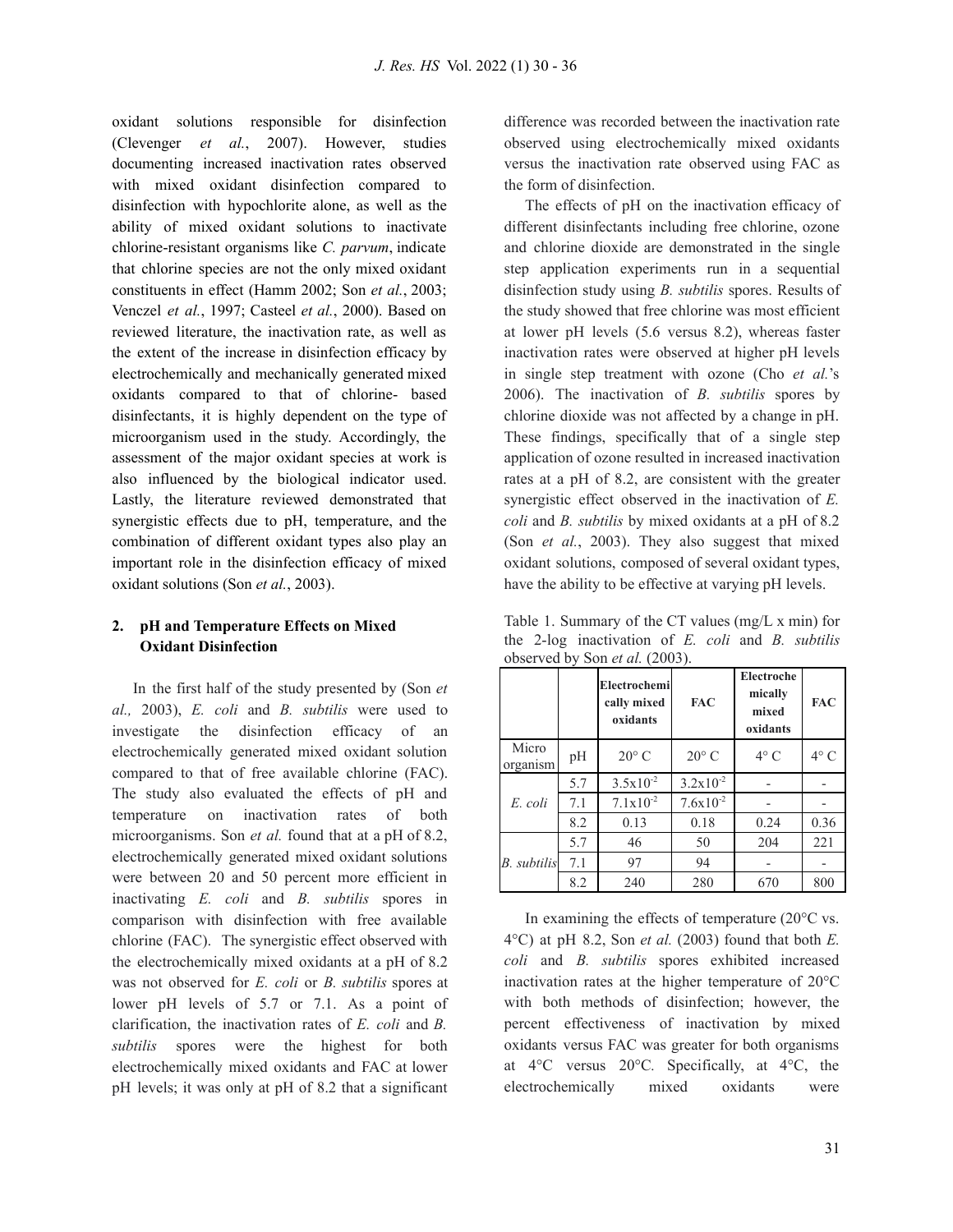approximately 50% and 19% more effective than FAC in inactivation of the 2-log inactivation of *E. coli* and *B. subtilis*, respectively; whereas at 20°C, the electrochemically mixed oxidants were approximately 35% and 17% more effective than FAC in inactivation of the-2 log of *E. coli* and *B. subtilis*. These results suggest that at pH 8.2, the inactivation rates of *E. coli* and *B. subtilis* may be less affected by a drop in temperature when treated with mixed oxidants versus FAC alone. In other words, mixed oxidant solutions may be a more effective disinfectant than FAC alone across a larger spectrum of temperatures.

#### **3. Disinfection using Electrolytically Generated Mixed Oxidants**

Son *et al.*'s (2003; 2005)) findings are somewhat in contrast to the study conducted by Clevenger *et al.*, in which three strains of *B. subtilis* and the bacteriophage MS2 were used to compare the disinfection potency of three electrolytic generation systems of mixed oxidants as well as hypochlorite (at pH 7, 22° C). While all three mixed oxidant generating systems were slightly more effective than hypochlorite in the inactivation of the macrophage, all three systems were similarly effective as hypochlorite in the inactivation of the three strains of *B. subtilis* spores. MS2, which was inactivated much more rapidly and effectively by all four methods of disinfection than the *B. subtilis* spores, displayed no apparent change in chlorine residual for the four disinfectants (since MS2 phages are very sensitive to free chlorine, very little chlorine was required for their inactivation). A more pronounced, but uniform, decrease in chlorine concentrations occurred in the inactivation of *B. subtilis* spores for all four disinfectants, leading Clevenger *et al.* to conclude that the effective disinfection component in the three mixed oxidant generating systems was chlorine alone. (Clevenger *et al.*, 2007)

The rapid inactivation of bacteriophage MS2 by an electrochemically generated mixed oxidant solution was also reported in Casteel *et al.* (2000), in which a 2 log reduction of the macrophage occurred in 30 seconds. The study also reported a relatively high percentage of the initial dose (2.4 mg/L) of

mixed oxidant solution remained throughout the experiment, with 1.6 mg/L mixed oxidant remaining after one hour contact time. This is generally consistent with the lack of a decrease in chlorine residual observed for MS2 after 30 minutes in Clevenger *et al.* (2007)*.* Casteel *et al.* observed similar inactivation characteristics for *E. coli* treated with electrochemically mixed oxidants (2 log reduction within 30 seconds with a 2.4 mg/L dose of mixed oxidant solution, with 1.6 mg/L mixed oxidant remaining after one hour contact time). In contrast, chlorine-resistant *C. parvum* oocysts and *C. perfringens* spores exhibited much slower inactivation rates at higher doses of mixed oxidants. As indentified in the table below, *C. parvum* oocysts treated with 2 mg/L of electrochemically mixed oxidants experienced a 0.7 log reduction with 30 minutes contact time and a 1 log reduction after 240 minutes; *C. parvum* oocysts treated with 4 mg/L experienced a 2.1 log reduction at 30 minutes and a 2.9 log reduction after 240 minutes. The inactivation rate of *C. perfringens* was similar to that of *C. parvum* when treated with the same two doses of electrochemically mixed oxidants.

Table 2. Inactivation of *C. parvum* and *C. perfringens* by electrochemically mixed oxidants in oxygen demand-free water at pH 8 and at 25° C (Casteel *et al.*, 2000)

| Micro<br>organism | Dose of Mixed<br>Oxidants | Contact<br>Time  | Log(10)<br>inactivation |
|-------------------|---------------------------|------------------|-------------------------|
|                   |                           | $30 \text{ min}$ | 0.7                     |
| C. parvum         | $2 \text{ mg/L}$          | $240$ min        |                         |
| C. parvum         | $4 \text{ mg/L}$          | $30 \text{ min}$ | 2.1                     |
|                   |                           | $240$ min        | 2.9                     |
|                   | $2 \text{ mg/L}$          | $30 \text{ min}$ | 0.7                     |
| C. perfringens    |                           | $240$ min        |                         |
|                   | $4 \text{ mg/L}$          | $30 \text{ min}$ |                         |
| C. perfringens    |                           | $240$ min        | 1.5                     |

Both *C. parvum* and *C. perfringens* exhibited declining rate inactivation kinetics by mixed oxidants. This study demonstrates that the rate and extent of inactivation by mixed oxidants is dependent on the type of microorganism, the initial does of mixed oxidants, the contact time, and in the case of *C. parvum* and *C. perfringens*, the mixed oxidant residual (or oxidant demand) (Casteel *et al.*, 2000).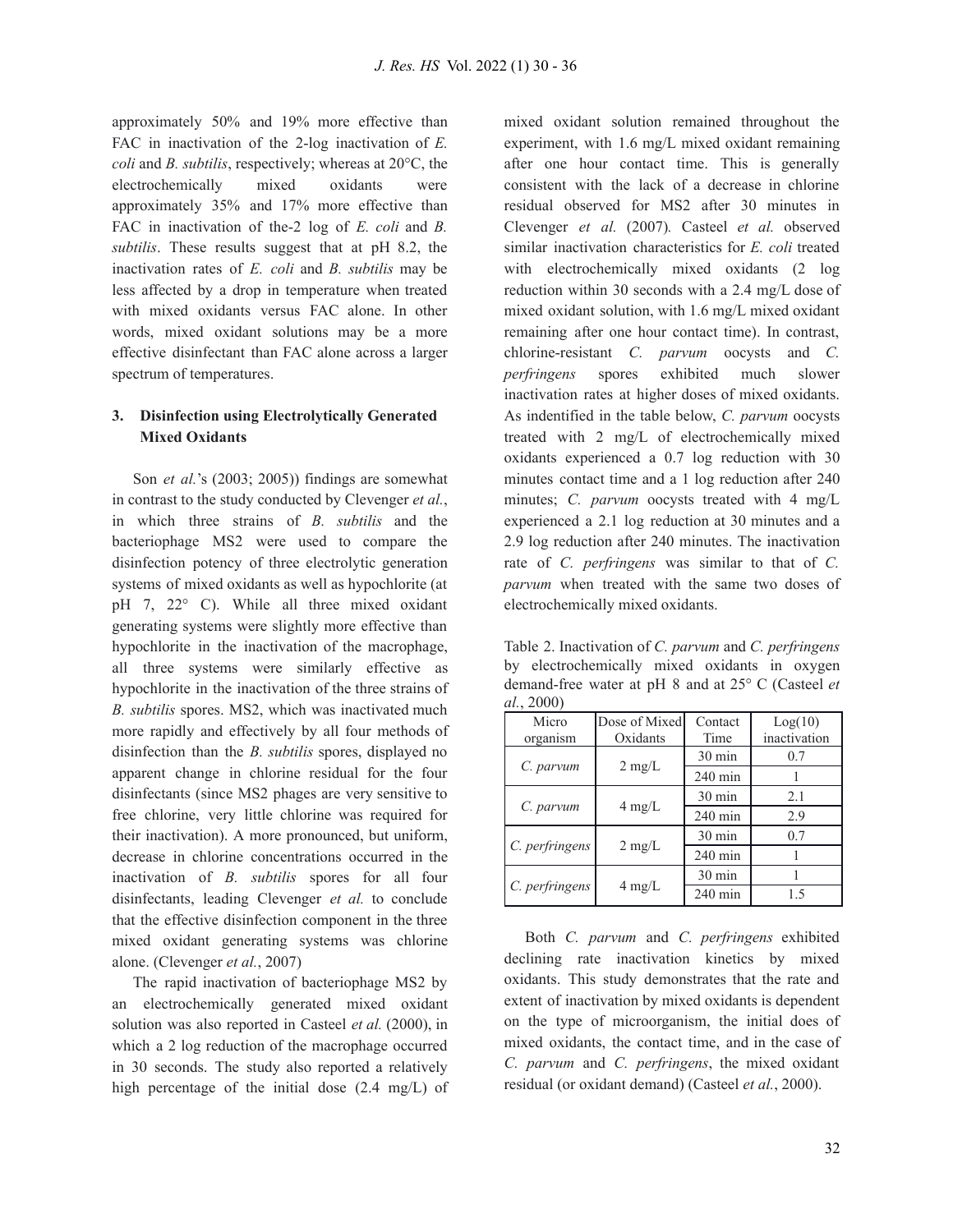# **4. Mixed Oxidants vs. Free Chlorine Disinfection**

Prior to Casteel *et al.*'s study, Venczel *et al.* (1997) demonstrated the inactivation of *C. parvum* oocysts and *C. perfringens* spores by electrochemically mixed oxidants, in contrast to disinfection by free chlorine alone. The declining rate inactivation, or "retardant die-off," kinetics also observed by Casteel *et al.*, were also observed by Venczel *et al.* with disinfection of *C. parvum* and *C. perfringens* with electrochemically mixed oxidants. As identified in Table 3, 5 mg/L of electrochemically generated mixed oxidants inactivated both *C. parvum* oocysts and *C. perfringens* spores in water at pH 7 and at  $25^{\circ}$  C, with greater than 2.3 log ( $>99.5\%$ ) inactivation in four hours. With an equivalent dose of free chlorine and four hour contact time period, there was essentially no inactivation of *C. parvum* and reduced inactivation of *C. perfringens* spores (l.5 log inactivation, or 97%). No inactivation of *C. parvum* spores treated with free chlorine was recorded after 24 hours of contact time, and only a 0.2 log increase in inactivation was recorded for *C. perfringens* beyond four hours contact time.

Table 3. Inactivation of *C. parvum* and *C. perfringens* by electrochemically mixed oxidants and FAC in oxygen demand-free water at pH 7 and at 25° C (Venczel *et al.* 1997). The inactivation rates in the table are the averages of four replicate experiments.

| Micro<br>organism | Disinfectant                             | Contact<br>Time | Log(10)<br>inactivation |  |
|-------------------|------------------------------------------|-----------------|-------------------------|--|
|                   | electro-<br>chemically<br>mixed oxidants | 1 <sub>h</sub>  | 1.3                     |  |
|                   |                                          | 4 h             | >3.5                    |  |
| C. parvum         |                                          | 8 h             | >4.3                    |  |
|                   |                                          | 12 <sub>h</sub> | >4.6                    |  |
|                   |                                          | 24 h            | >3.8                    |  |
|                   | <b>FAC</b>                               | 1 <sub>h</sub>  | no inactivation         |  |
|                   |                                          | 4 h             |                         |  |
| C. parvum         |                                          | 8 h             |                         |  |
|                   |                                          | 12 <sub>h</sub> |                         |  |
|                   |                                          | 24 h            |                         |  |
| C. perfringens    | electro-<br>chemically<br>mixed oxidants | 1 <sub>h</sub>  | 2.2                     |  |
|                   |                                          | 3 <sub>h</sub>  | 2.6                     |  |
|                   |                                          | 4 h             | 2.7                     |  |
|                   |                                          | 8 h             | 3.3                     |  |
|                   |                                          | 12 h            | 3.6                     |  |
|                   |                                          | 24 h            | 3.7                     |  |

| C. perfringens | <b>FAC</b> | h               |     |
|----------------|------------|-----------------|-----|
|                |            | 3 h             | 1.3 |
|                |            | 4 h             | L.5 |
|                |            | 8 h             | 1.6 |
|                |            | 12 <sub>h</sub> |     |
|                |            | 24 h            |     |

Based on the results observed by Venczel *et al.* (1997) and Casteel *et al.* (2000), electrochemically mixed oxidants were effective in inactivating chlorine-resistant microorganisms such as *C. parvum* and *C. perfringens* (*C. parvum* being more resistant to chlorine than *C. perfringens* (Venczel *et al.*, 1997)). As cited in Venczel *et al.* (1997), Korich *et al.* (1990) reported that when exposed to a free chlorine dose of 80 mg/L, a 1 log inactivation of *C. parvum* oocysts was observed after 90 minutes; however, such a high dose of chlorine would never be used in the disinfection of drinking water. Thus, for microorganisms such as *C. parvum* and *C. perfringens*, an alternative to disinfection by chlorine alone is needed, and mixed oxidant solutions appear to be a viable approach.

### **5. Synergistic Effects of Mixed Oxidants on Disinfection**

In addition to the optimal pH and temperature conditions, another factor influencing the increased disinfection efficacy by mixed oxidant solutions may be synergism of certain oxidant species. Synergistic effects of oxidant species can be investigated through sequential disinfection experiments. In Liyanage *et al.* (1997), the enhanced inactivation of *C. parvum* oocysts was attributed to synergistic effects of combining ozone and chlorine dioxide in sequential disinfection. The study reported that the expected inactivation by single oxidants was 0.8 log units for ozone and 1.4 log units for chlorine dioxide, for a total of 2.2 log inactivation; whereas, 3.4 log inactivation was documented when *C. parvum* oocysts were exposed to 0.8 mg/L of ozone for 4.4 minutes followed by a 2.0 mg/L chlorine dioxide treatment for 60 minutes. Thus, the sequential treatment of *C. parvum* oocysts with ozone and chlorine dioxide resulted in an additional 1.2 log units of inactivation due to synergism of the two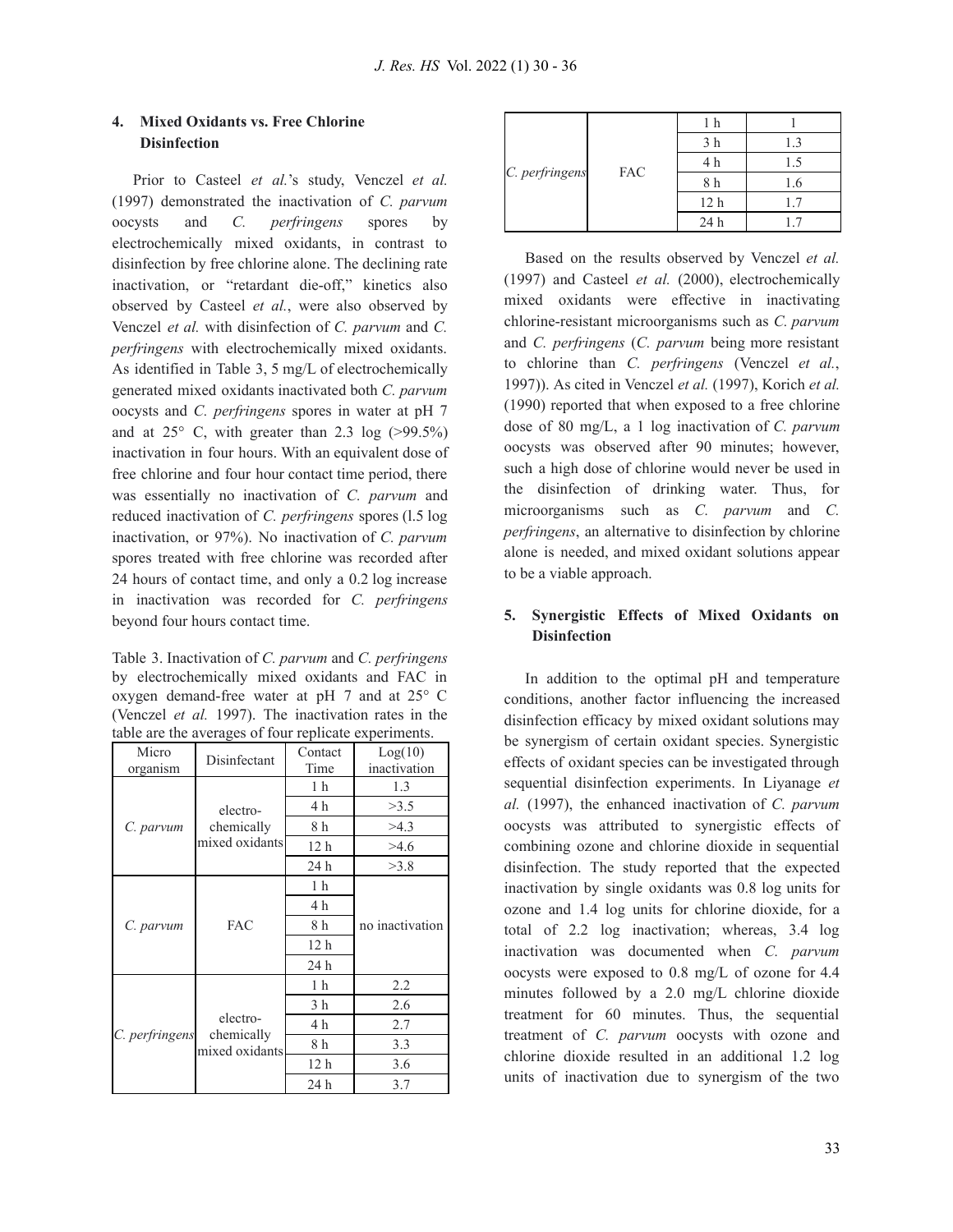disinfectants (Liyanage *et al.*, 1997). It is quite possible that a similar synergistic effect between ozone and chlorine dioxide occurs in electrochemically mixed oxidant solutions, helping make mixed oxidant solutions effective disinfectants in the inactivation of *C. parvum* oocysts and *C. perfringens* spores. Applying the results of other sequential disinfection studies, synergism of oxidant species may also be an important factor in the increased disinfection efficacy of mixed oxidants in the inactivation of other microorganisms, including *B. subtilis* (Cho *et al.*, 2006) and *E. coli* (Yang *et al.*, 2012; Beber de Souza and Daniel, 2011). Synergism observed in subsequent disinfection studies has been attributed to the activity of the disinfection species reacting with specific chemical groups of the bacterial cell wall (H. Son *et al.*, 2005).

In Son *et al.* (2003; 2005), synergism of oxidant species appeared to be a contributing factor to the enhanced inactivation of *B. subtilis* spores by mechanically mixed oxidants versus disinfection by FAC alone. Four mechanically mixed oxidant solutions were prepared by adding small amounts of ozone (1 mg/L), chlorine dioxide (1.8 mg/L and 18 mg/L), hydrogen peroxide (9.2 mg/L) and chlorite (40 mg/L) into 200 mg/L FAC stock solution at pH 2.5. The chlorite/FAC solution was prepared to take into account expected chlorite production from the reaction between FAC and ozone. The pH and concentrations of each oxidant were chosen to replicate the reported concentrations of the oxidants produced (FAC), and claimed to be produced (ozone, chlorine dioxide, hydrogen peroxide and chlorite), by the MIOX electrolytic generation system. Son *et al.* (2003; 2005) explained that the concentration of chlorite used in the study (40 mg/L) was much greater than that reported in MIOX literature so that the product of FAC and chlorite, chlorine dioxide, could be detected by UV absorbance.

The inactivation experiments using the four mechanically mixed oxidant solutions were carried out at pH 8.2 at 20°C. The mechanically mixed oxidant solutions of FAC and ozone (0.01 mg/L), and FAC and chlorine dioxide (0.018 mg/L and 0.18 mg/L) were 21%, 26% and 45% more effective, respectively, than FAC alone in achieving 2 log removal of *B. subtilis* spores. No notable difference

in inactivation rate was observed between the mechanically mixed oxidant solution of FAC and hydrogen peroxide (9.2 mg/L). The mechanically mixed oxidant solution of FAC and chlorite (40 mg/L) increased the inactivation rate by 52% compared to disinfection with FAC alone, but as previously mentioned, the amount of chlorite in the prepared solution was much higher than expected for chlorite generated from an electrochemical cell. Son *et al.* (2005) explained the enhanced disinfection efficacy of mechanically mixed oxidants containing ozone, chlorine dioxide and chlorite by the synergistic effects of the mixed oxidants, as well as by intermediates generated through the reaction of ozone, chlorine dioxide and chlorite with FAC. Throughout the measurement of UV absorbance at wavelengths specific to ozone, chlorine dioxide and chlorite, Son *et al.* (2003; 2005) were able to show that chlorite was produced as an intermediate from the reaction of FAC and ozone, and chlorine dioxide was generated from the reaction of FAC and chlorite.

#### **6. Conclusion**

The efficacy rate of mixed oxidant solutions compared to conventional chlorine disinfection is greatly affected by the type of microorganism used in the experiment, or found in the drinking water supply. While the bacteriophage MS2 and *E. coli* are inactivated rapidly by mixed oxidant solutions (Clevenger *et al.* 2007; Son *et al.* 2003; Casteel *et al.* 2000), *B. subtilis* spores, *C. perfringens* spores and *C parvum* oocysts are increasingly more resistant (Son *et al.* 2003; Casteel *et al.* 2000; Venczel *et al.* 1997); however, at higher doses and/or with greater contact times, mixed oxidant solutions have been found to be effective in inactivating these more resistant microorganisms (Son *et al.* 2003; Casteel *et al.* 2000; Venczel *et al.* 1997). This is especially significant for chlorine-resistant microorganisms like *C. parvum*, for which no inactivation was observed with treatment with free chlorine alone after 24 hours of contact time (Venczel *et al.* 1997).

Comparison of the inactivation rates of different microorganisms using the same method and dose of disinfection emphasizes the importance of selecting appropriate biological indicators. For instance, while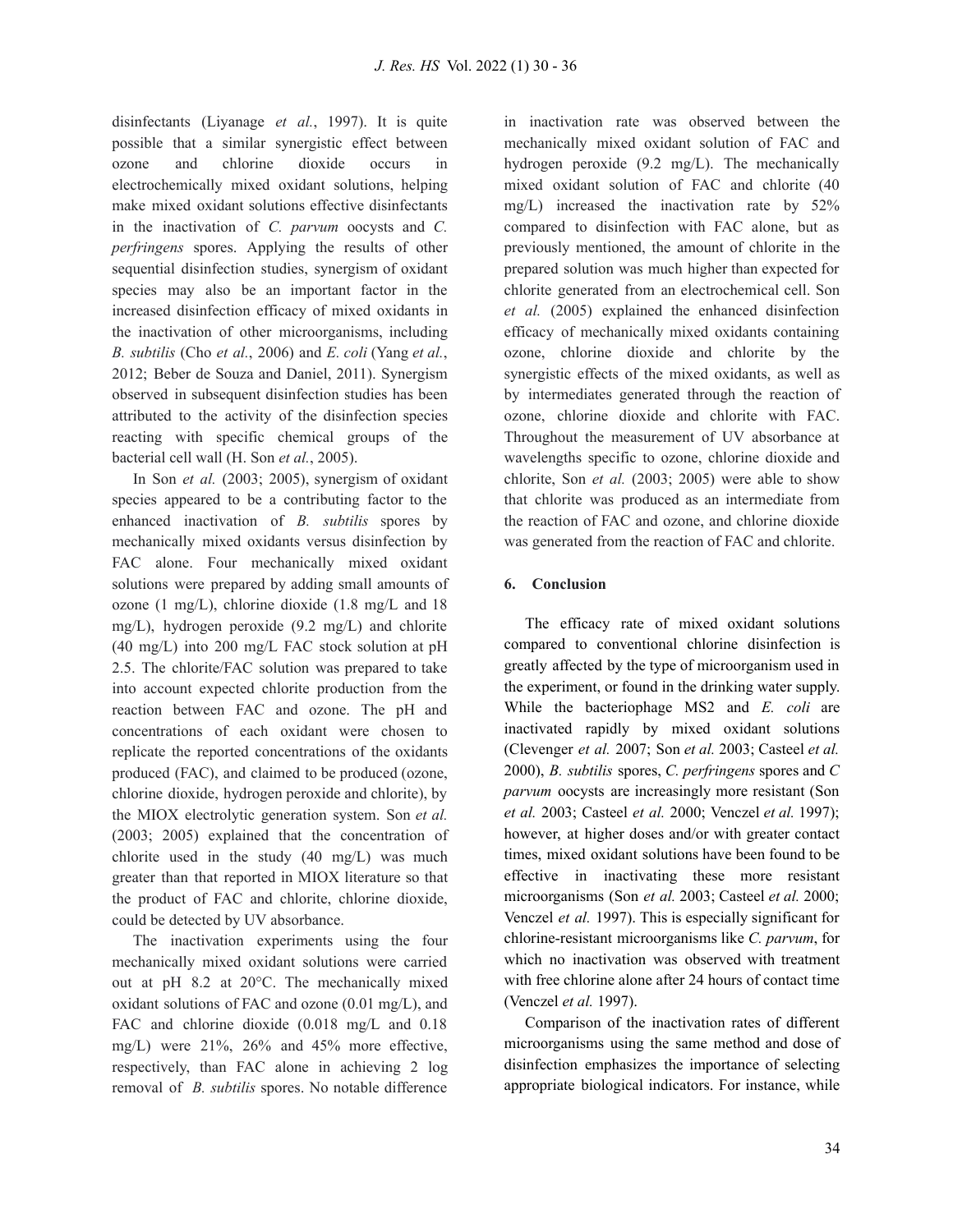*C. perfringens* spores have shown to be reliable indicators for *C. parvum* oocyst inactivation by mixed oxidants in water, the bacteriophage MS2 and *E. coli* would be inappropriate as indicators for *C. parvum* oocyst inactivation (Casteel *et al.* 2000).

As observed by Son *et al.* (2003), the species in electrochemically generated mixed oxidant solutions likely play a larger role, or have a greater capacity for disinfection, at slightly basic conditions. Mixed oxidant solutions appear to be the most effective at temperatures between 20-25° C; however, mixed oxidant solutions may be able to better maintain their disinfection potency at lower temperatures  $(4^{\circ} \text{ C})$ compared to FAC alone. Synergistic effects observed in sequential disinfection experiments from the reaction of disinfectant species (Liyanage *et al.*, 1997; Cho *et al.*, 2006; Yang *et al.*, 2012; Beber de Souza & Daniel, 2011) may also occur between the oxidant species in mixed oxidant solutions, contributing to the disinfection efficacy of electrochemically mixed oxidant solutions. Synergism of mechanically mixed oxidants, as well as the disinfection abilities of intermediates formed by the reaction of oxidant species, was observed in the enhanced inactivation of *B. subtilis* spores by mechanically mixed oxidants in concentrations believed to be similar to those generated by the electrolysis of brine (Son *et al.* 2003; 2005).

In addition to increased disinfection potency, noteworthy benefits of mixed oxidant solutions include, but are not limited to, decreased generation of potentially harmful disinfection byproducts (DBPs), inhibition of biofilm formation within distribution systems, improved residual power, safer operating environments, and lower operating costs (Venczel *et al.* 1997; Hamm 2002).

Based on the study, the use of mixed oxidants appears to be a viable approach in the disinfection of drinking water, and may prove to be very valuable with more research that investigates and confirms the constituents and mechanisms responsible for the enhanced inactivation of a number of microorganisms.

### **References**

Beber de Souza, J. & Daniel, L.A. (2011). Synergism

effects for *Escherichia coli* inactivation applying the combined ozone and chlorine disinfection method. *Environmental Technology*. 32, 1401-1408.

Casteel, M.J., Sobsey, M.D. and Arrowood, M.D. (2000). Inactivation of *Cryptosporidium parvum* oocysts and other microbes in water and wastewater by electrochemically generated mixed oxidants. *Water Sci Technol.* 42, 127-134.

Cho, M., Kim, J.H. & Yoon, J. (2006). Investigating synergism during sequential inactivation of *Bacillus subtilis* spores with several disinfectants. *Water Res.* 40, 2911-2920.

Clevenger, T., Wu, Y., DeGruson, E., Brazos, B & Banerji, S. (2007) Comparison of the inactivation of *Bacillus subtilis* spores and MS2 bacteriophage by MIOX, ClorTec and hypochlorite. *Journal of Applied Microbiology.* 103, 2285-2290.

Hamm, B. (2002). DBP reduction using mixed oxidants generated on site. *American Water Works Association Journal.* 94, 49-53.

Korich, D.G., Mead, J.R., Madore, M.S., Sinclair, N.A. & Sterling, C.R. (1990). Effects of ozone, chlorine dioxide, chlorine, and monochloramine on *Cryptosporidium parvum* oocyst viability. *Appl. Environ. Microbiol.* 56, 1423-1428.

Liyanage, L.R.J., Finch, G.R. & Belosevic, M. (1997). Sequential disinfection of *Cryptosporidium parvum* by ozone and chlorine dioxide. *Ozone Sci. Eng.* 19, 409-423.

Son, H., Cho, M., Kim, J., Chung, H., Sohn, J. & Yoon, J. (2003). Comparison of disinfection efficiency of electrochemically or mechanically mixed oxidants with free available chlorine. *American Water Works Association. WQTC Conference.* 1-16.

Son, H., Cho, M., Kim, J., Oh, B., Chung, H. & Yoon, J. (2005). Enhanced disinfection efficiency of mechanically mixed oxidants with free chlorine. *Water Res.* 39, 721-727.

Venczel, L.V., Arrowood, M., Hurd, M. & Sobsey, M.D. (1997). Inactivation of *Cryptosporidium parvum* oocysts and *Clostridium perfringens* spores by a mixed-oxidant disinfectant and by free chlorine. *Appl. Envr. Microbiol.* 63, 1598-1601.